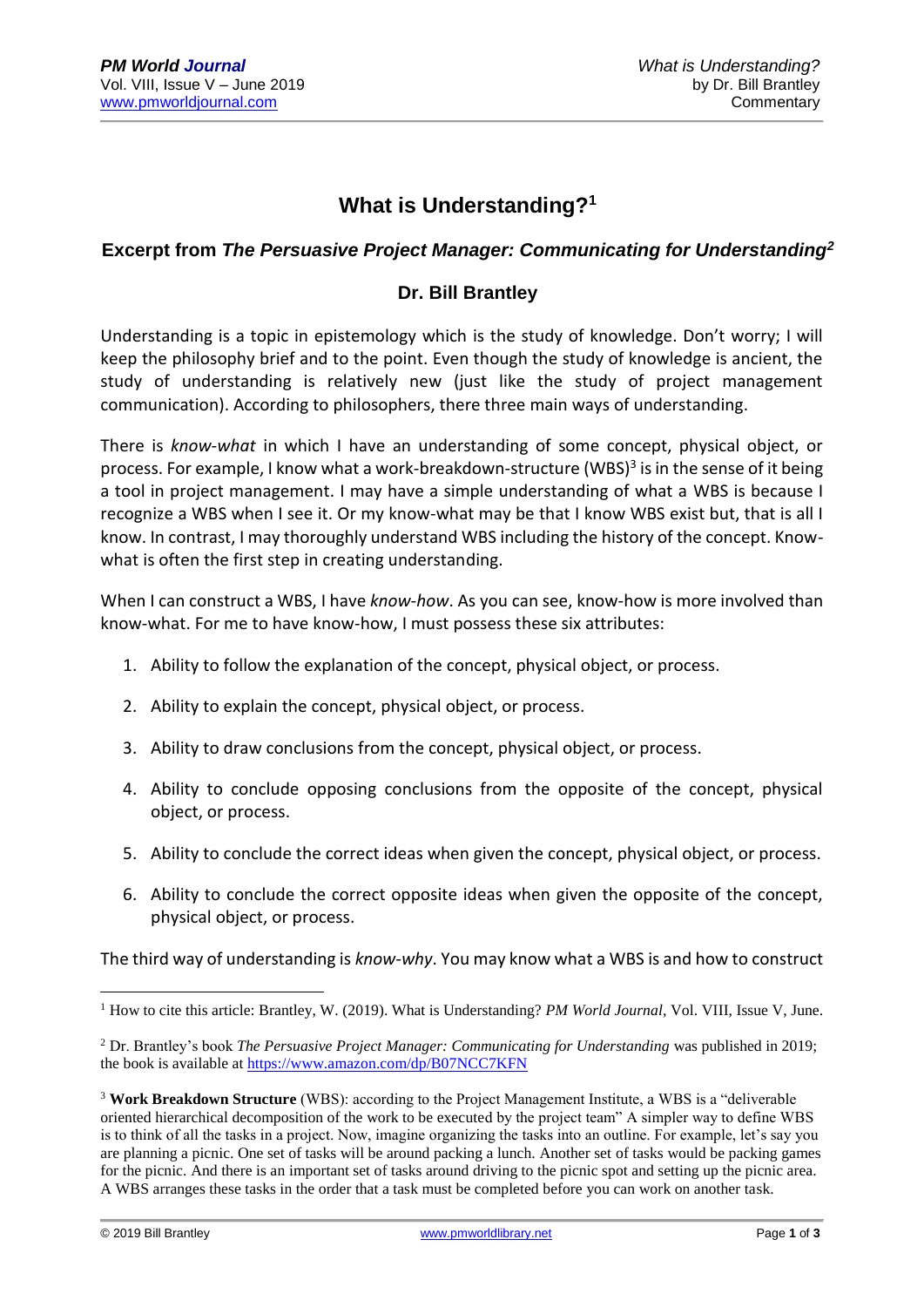the WBS. However, your understanding is incomplete if you don't know why you need to use a WBS. Know-why may seem the same as know-what, but there is a significant difference. For example, I may be an expert on Monte Carlo<sup>4</sup> simulations in risk management. I can explain the concept and even create a spreadsheet that uses Monte Carlo simulations for risk management. However, I may not be able to explain why you need a Monte Carlo simulation in your project. I just want to use a Monte Carlo simulation in your simple weekend project to build a deck just because I like building Monte Carlo simulations. I know-what and I know-how but I don't knowwhy we shouldn't use the Monte Carlo simulation in your particular project.

It is unnecessary to have three ways of understanding to be effective. For example, your senior sponsor may only need to know why your project needs a risk register but, has only a partial understanding of what a risk register is. The senior sponsor doesn't need to understand how to create a risk register. And the senior sponsor needs only a cursory understanding of why a risk register is needed. Just enough know-what and know-why to reassure the sponsor that the project's chances for success will increase if you use a risk register.

An important decision for a communicator is to determine the level of understanding that his or her audience needs for successful communication. That is why communication is more than information transfer. The communicator and the receiver must use feedback to determine how the message was received and if the communicator created the intended level of understanding in the receiver for the communication to succeed.



**Figure 2: The Emergence Communication Model with the Understanding Triangle**

1

<sup>4</sup> **Monte Carlo Simulation**: To understand Monte Carlo simulations, imagine you are rolling a pair of dice with friends. In this dice game, each of you takes turns rolling the dice to see who rolls the highest sum for each round. To determine how likely it is you will win a round; you can program a spreadsheet to virtually roll the dice a thousand times to create a graph. This graph will show you the probability for each dice sum from 2 to 12. Monte Carlo simulations are often used to determine the probabilities for more complex project risk events.